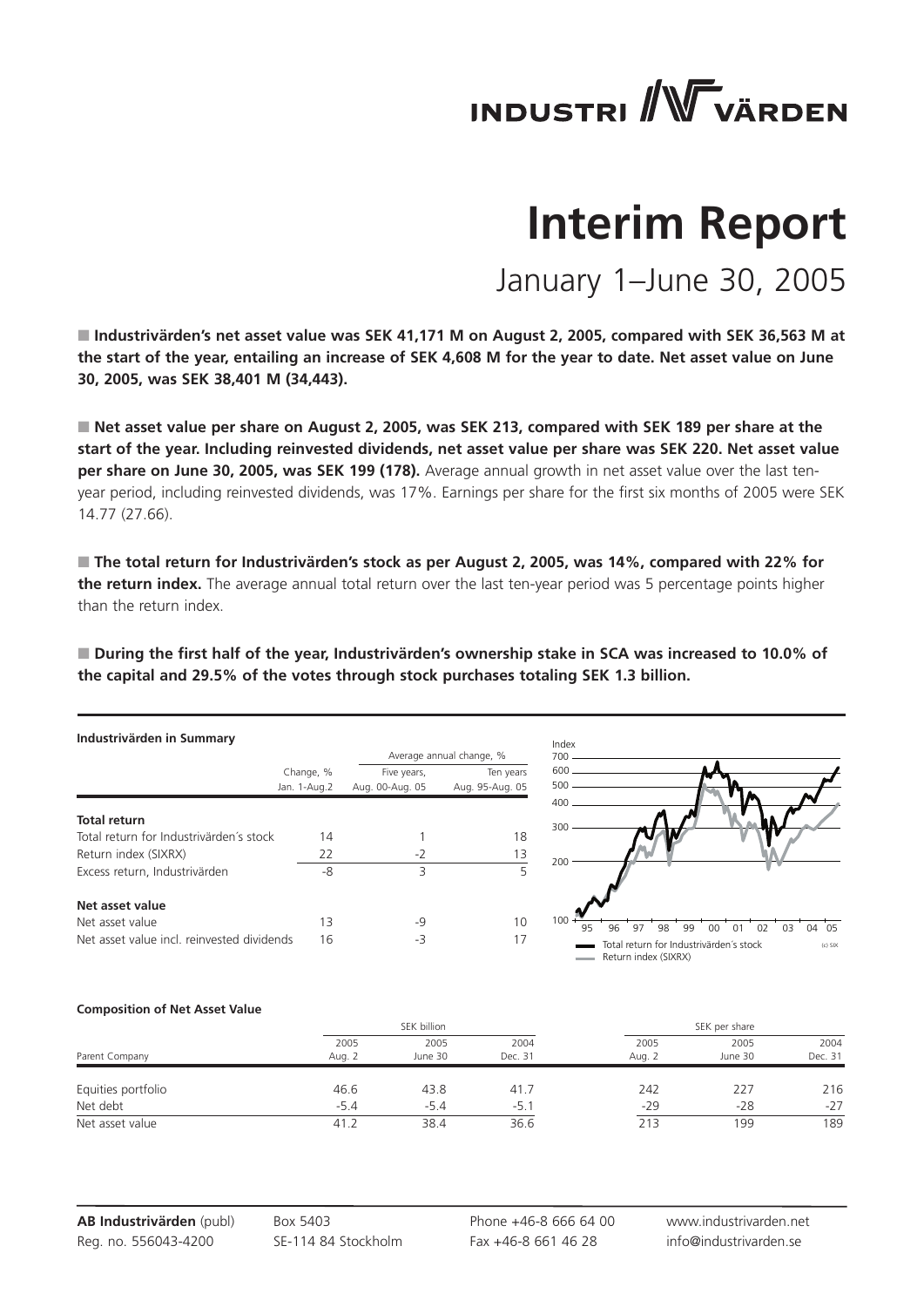Industrivärden is one of the Nordic region's leading holding companies, taking an active ownership role in a concentrated selection of listed Nordic companies with good development potential. Industrivärden's mission is to create shareholder value based on a professional investment operation and active ownership. The goal is to generate high growth in net asset value over time. Based on this, the aim is to deliver a total return to Industrivärden's shareholders that is higher, over time, than the average for the Stockholm Stock Exchange. For more information, visit our website: www.industrivarden.net.

#### **CEO's Message**

The global economy continues to perform well, albeit with a slightly weaker rate of growth than previously. It is hard to discern any inflation tendencies in the world economy, and so it appears that longterm interest rates – even though they may rise slightly – have settled at a low level. As an effect of this, during the past quarter the required rate of return in stock markets began to be notched downward at the same time that companies on the whole are showing good earnings growth. This adaptation of risk premiums is entirely logical and entails that, in a relative sense, equities are beginning to catch up with assets like real estate and fixed income securities. The question can be asked whether it is right and proper that well managed companies with good development prospects are being traded at dividend yield levels that exceed long-term bond rates. Against this backdrop, among other things, there is reason for us shareholders in Industrivärden to view the future with some optimism.

Industrivärden's portfolio consists of well managed companies which on the whole have shown good performance during the year. It is gratifying to note that Ericsson has established a strong position both commercially and financially. The company continues to take market shares and is showing continued strong earnings. Sandvik's performance continues to impress. The company's growth involves greater market shares along with further improvement in its good profitability. SSAB's earnings are also impressive and clearly demonstrate that the company is receiving a good payback from its consistent strategy of focusing on selected niche products.

In addition to the strong earnings reported by several of our portfolio companies, a few have had more capital than necessary for their operations. Such was the case for Sandvik and SSAB, which have carried out redemption programs in order to optimize their respective capital structures. For Industrivärden, this entails that we were able to sell redemption shares in Sandvik for slightly more than SEK 400 M without reducing our ownership stake. Where SSAB is concerned, we did not participate in the redemption offer, but rather sold our redemption rights, generating slightly more than SEK 50 M. This increased our share of capital and votes in SSAB by approximately 2 percentage points, to 15.6% of the capital and 20.3% of the votes.

During the second quarter of 2005 Industrivärden purchased additional shares in SCA. We have taken advantage of the market situation, and thus far in 2005 we have invested SEK 1.3 billion in a company with a strong position and favorable long-term potential. Following these purchases we own 10.0% of the capital and 29.5% of the votes in SCA. The shares were purchased at an average price that is below the current market price.

Our net asset value rose by SEK 4.6 billion during the first seven months of the year. Earnings from derivative transactions and short-term equity trading during the first half of the year totaled SEK 55 M and amply covered our management costs, which were essentially unchanged compared with the same period a year ago.

The work on preparing for the initial public offering of the wholly owned technology trading company Indutrade during the second half of 2005 is continuing according to plan.

anders nyrén *President and CEO*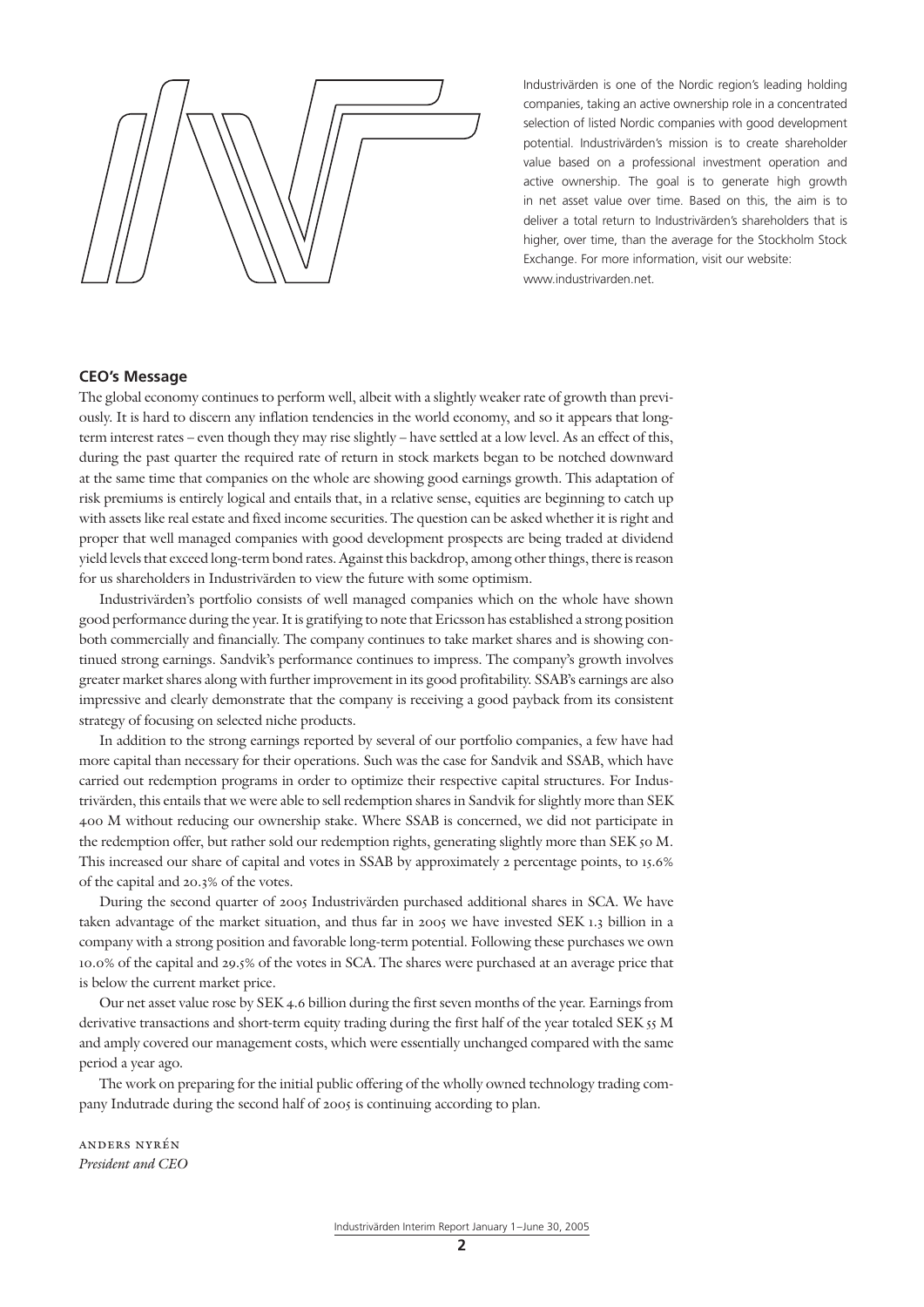# **NET ASSET VALUE**

Net asset value has grown by an average of 10% per year over the last ten-year period. Including reinvested dividends, the annual increase was 17%, compared with 13% for the return index.

Total growth in net asset value including reinvested dividends

during the last ten-year period was 372%, compared with 239% for the return index.

Net asset value consists of the difference between the market value of the equities portfolio and net debt. Its development over the last ten-year period is shown in the charts below.

#### **Development of Net Asset Value Net Asset Value per Share**





Industrivärden's equities portfolio was valued at SEK 43,754 M on June 30, 2005. Stocks were purchased for SEK 1,489 M and sold for SEK 941 M during the first half of the year.

Management costs amounted to SEK 39 M, which were covered by the surplus of SEK 55 M generated by derivative transactions and short-term equity trading. Net financial items for portfolio management amounted to SEK -90 M. Overall, net debt increased by SEK 225 M, to SEK 5,353 M.

Net asset value at the end of June 2005 was SEK 38.4 billion, an increase of SEK 1.8 billion since the start of the year. As per August 2, 2005, net asset value was SEK 41.2 billion, an increase of SEK 4.6 billion during the year to date.

2 Includes dividends from stocks and repayment of shareholder contributions.

| <b>Development of Net Asset Value</b> |                                             |        | Jan. 1-June 30, 2005 |          |        | Jan. 1-Aug. 2, 2005 |          |  |  |
|---------------------------------------|---------------------------------------------|--------|----------------------|----------|--------|---------------------|----------|--|--|
| SEK M                                 |                                             |        |                      |          |        |                     |          |  |  |
| Net asset value, Dec. 31, 2004        |                                             |        |                      | 36,563   |        |                     | 36,563   |  |  |
| Equities portfolio                    | Opening value                               |        |                      | 41,691   |        |                     | 41,691   |  |  |
|                                       | Purchases                                   |        | 1,489                |          |        | 1,575               |          |  |  |
|                                       | Sales                                       |        | $-941$               |          |        | $-942$              |          |  |  |
|                                       | Change in value of                          |        |                      |          |        |                     |          |  |  |
|                                       | equities portfolio:                         |        |                      |          |        |                     |          |  |  |
|                                       | Ericsson                                    | 1,339  |                      |          | 1,860  |                     |          |  |  |
|                                       | Sandvik                                     | 730    |                      |          | 1,492  |                     |          |  |  |
|                                       | Skanska                                     | 541    |                      |          | 702    |                     |          |  |  |
|                                       | <b>SSAB</b>                                 | 337    |                      |          | 649    |                     |          |  |  |
|                                       | Ossur hf                                    | 80     |                      |          | 149    |                     |          |  |  |
|                                       | <b>Munters</b>                              | $-88$  |                      |          | $-76$  |                     |          |  |  |
|                                       | <b>SCA</b>                                  | $-667$ |                      |          | $-408$ |                     |          |  |  |
|                                       | Handelsbanken                               | $-896$ |                      |          | $-198$ |                     |          |  |  |
|                                       | Other <sup>1</sup>                          | 139    | 1,515                | 2,063    | 152    | 4,322               | 4,955    |  |  |
|                                       | Closing value                               |        |                      | 43,754   |        |                     | 46,646   |  |  |
| Net debt                              | Opening value                               |        |                      | $-5,128$ |        |                     | $-5,128$ |  |  |
|                                       | Dividend paid out                           |        | $-1,159$             |          |        | $-1,159$            |          |  |  |
|                                       | Dividends received <sup>2</sup>             |        | 1,572                |          |        | 1,572               |          |  |  |
|                                       | Management costs                            |        | $-39$                |          |        | $-45$               |          |  |  |
|                                       | Net financial items                         |        | $-90$                |          |        | $-105$              |          |  |  |
|                                       | Purchases/sales of stocks, net              |        | $-548$               |          |        | $-633$              |          |  |  |
|                                       | Other <sup>1</sup>                          |        | 39                   | $-225$   |        | 23                  | -347     |  |  |
|                                       | Closing value                               |        |                      | $-5,353$ |        |                     | $-5,475$ |  |  |
|                                       | Net asset value, June 30 and August 2, 2005 |        |                      | 38,401   |        |                     | 41,171   |  |  |

<sup>1</sup> Includes surplus of SEK 55 M from derivative transactions and short-term equity trading.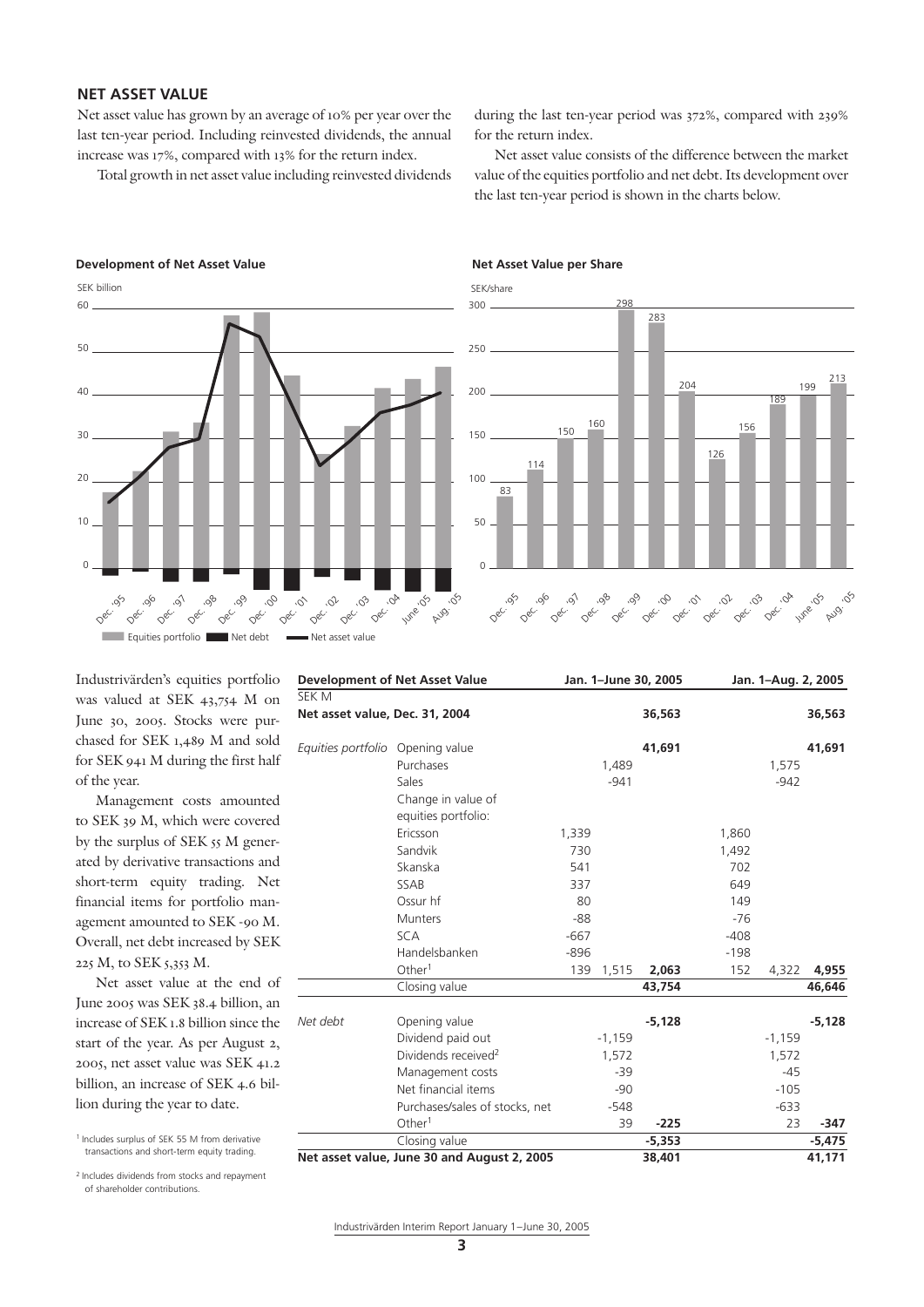# **Equities Portfolio2**

The market value of Industrivärden's equities portfolio on June 30, 2005, was SEK 43,754 M (SEK 41,691 M at the start of the year), which exceeded cost by SEK 23,342 M (SEK 21,660 M at the start of the year). See the detailed portfolio specification as

per June 30, 2005, on page 7. The market value on August 2, 2005, was SEK 46,646 M. Taking into account purchases and sales, the change in value was 11% since the start of the year.

|                |                      |        | Total          |                 | Average                |               |                     |
|----------------|----------------------|--------|----------------|-----------------|------------------------|---------------|---------------------|
|                | As per June 30, 2005 |        | return, %      |                 | annual total return, % |               | As per Aug. 2, 2005 |
|                | Value breakdown,     |        | Period,        | Five years,     | Ten years,             |               | Value breakdown,    |
| Company        | No. of shares        | SEK M  | Jan 05-June 05 | June 00-June 05 | June 95-June 05        | No. of shares | SEK M               |
|                |                      |        |                |                 |                        |               |                     |
| Handelsbanken  | 66,464,100           | 10,601 | $-4$           | 8               | 20                     | 66,464,100    | 11,299              |
| Ericsson       | 372,000,000          | 9,412  | 18             | $-26$           | 8                      | 372,000,000   | 9,932               |
| Sandvik        | 25,850,400           | 7,510  | 15             | 15              | 13                     | 25,850,400    | 8,272               |
| <b>SCA</b>     | 23,248,060           | 5,829  | $-9$           | 13              | 11                     | 23,362,860    | 6,118               |
| Skanska        | 32,299,756           | 3,117  | 27             | 9               | 16                     | 32,299,756    | 3,278               |
| <b>SSAB</b>    | 14,158,515           | 2,549  | 20             | 22              | 13                     | 14,158,515    | 2,860               |
| Indutrade      |                      | 2,022  |                |                 |                        |               | 2,022               |
| Ossur hf       | 71,118,000           | 675    | 4              | 3               |                        | 71,118,000    | 744                 |
| <b>Munters</b> | 3,269,000            | 564    | $-12$          | 12              |                        | 3,265,000     | 576                 |
| Isaberg Rapid  |                      | 290    |                |                 |                        |               | 290                 |
| Other          |                      | 1,185  |                |                 |                        |               | 1,255               |
| <b>Total</b>   |                      | 43,754 | 7              |                 |                        |               | 46,646              |
| Return index   |                      |        | 15             | -3              | 13                     |               |                     |

Of the shareholdings listed above, Munters and Ossur have been held for less than five years, while Sandvik has been held for less than ten years. The valuations of the wholly owned subsidiaries Indutrade and Isaberg Rapid are explained in a definition on page 11.

*Handelsbanken's* net interest income and net commissions rose during the first quarter. However, operating profit was down slightly from a year ago, mainly due to lower income from equity transactions. Overheads increased slightly. Loan losses decreased further from low levels. The capital ratio remained high. Handelsbanken's interim report for the first half of 2005 will be released on August 23.

*Ericsson* reported a continued strong earnings trend for the first half of the year. Income after financial items rose nearly  $40\%$ as a result of volume growth and continued good cost control. The GSM market continues to grow, with greater investment in both network coverage and capacity. Expansion of the third-generation mobile system continues, most notably in the U.S. The service segment is also showing strong development. Ericsson's market share in mobile infrastructure equipment increased by 2–3 percentage points in 2004, and its market share is estimated to have risen further during the first half of 2005.

*Sandvik's* earnings after financial items rose 26% during the first half of the year. Growth has been good for twelve consecutive quarters, based on a favorable business climate and higher market shares. All markets and business areas reported higher growth during the second quarter, while all three business areas noted earnings improvements stemming from higher sales volumes and prices, better capacity utilization and the effects of completed efficiency improvement measures.

*SCA's* earnings after financial items for the first half of the year decreased due to price pressure in Europe and costs for ongoing cost-cutting programs. However, the North American market showed improved demand and rising prices. The previously announced efficiency improvement program, which is expected to yield cost savings of slightly more than a billion kronor with full effect starting in 2006, will be augmented with additional measures which will lead to improved earnings corresponding to a 1.5 percentage point improvement in the gross margin. A number of new hygiene product launches are also in progress.

*Skanska's* income after financial items rose during the first half, mainly due to higher gains on sales of commercial premises and the divestment of Skanska Prefab Mark. Most business units reported improved margins. Earnings for the core Construction operations were favorable in most of Skanska's markets, but remained weak in the U.S. Residential Project Development reported higher sales and an improved return.

*SSAB's* profit after financial items during the first half of the year more than doubled and was nearly two billion kronor higher compared with the same period a year ago. The earnings rise is mainly attributable to the price increases carried out in 2004 and the first quarter of 2005, which more than amply compensated for substantially higher costs for raw materials. Deliveries of core niche products – ultra high strength steel sheet and quenched steel – rose 12% during the first half of the year. Cash flow was slightly more than three billion kronor, which covered the dividend and share redemption. Steel prices are expected to decline somewhat during the third quarter.

<sup>&</sup>lt;sup>2</sup> Pertains to the Parent Company's equities portfolio. Based on these holdings, derivative transactions are also conducted. Industrivarden also conducts short-term equity trading through the subsidiary Nordinvest, which had shareholdings with a market value of SEK 167 M at June 30, 2005.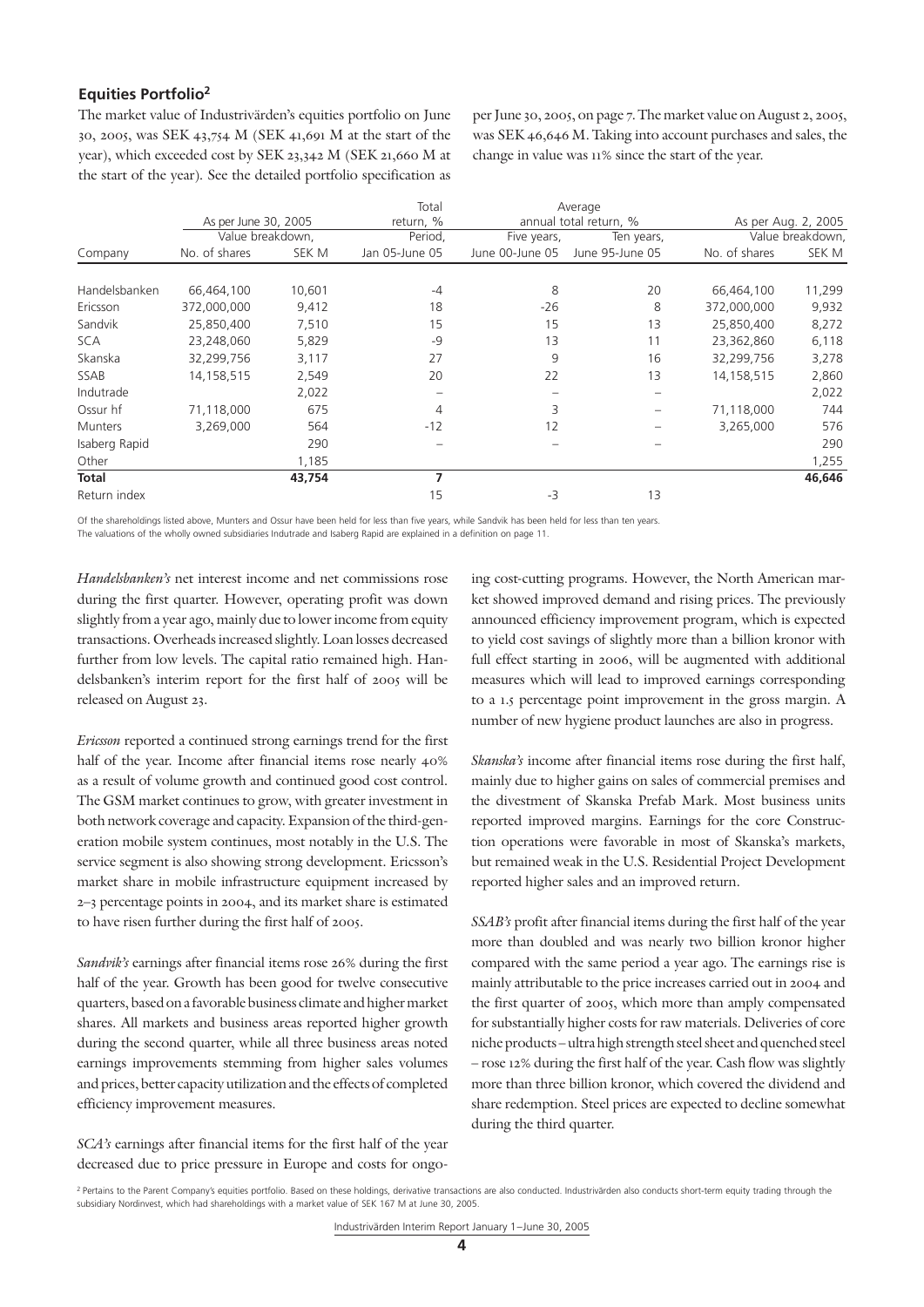*Indutrade's* earnings after financial items for the first six months of the year were 16% higher than the same period a year ago. Order bookings remained strong, and the return on capital employed improved.

*Ossur* reported an improved profit after financial items for the first half of the year, with continued high profitability. An agreement was reached in July to acquire the U.S. orthotics manufacturer Royce Medical, with annual sales of slightly more than SEK 500 M and good profitability. The acquisition makes Ossur one of the leading orthotics companies in the U.S.

*Munters'* earnings after financial items decreased during the first half of the year, mainly due to developments in the Dehumidification segment. Earnings were charged with one-time items stemming from actions plans that had been previously decided on. Order intake rose 11% during the second quarter, with a record high order backlog.

*Isaberg Rapid* reported poorer earnings after financial items for the first six months compared with a year earlier.

#### *Equity Transactions During the Year*

Sandvik and SSAB have made share redemption offers. In connection with these, Industrivärden redeemed shares in Sandvik, while all redemption rights in SSAB were sold.

In June 2,302,756 Class A shares in Skanska were converted to Class B shares, whereby Industrivärden's share of votes decreased from 29.3% to 26.9%.

During the second quarter of 2005, purchases of stocks totaled SEK 1,128 M and sales totaled SEK 616 M. Major net purchases consisted of 3,885,200 SCA B. Major sales consisted of 1,077,100 redemption shares in Sandvik and 14,094,550 redemption rights in SSAB A. Purchases and sales of listed stocks during the first half of 2005 are shown in the table below.

| <b>Purchases</b>                     | No. of shares | SEK M |
|--------------------------------------|---------------|-------|
| SCA B                                | 5,128,500     | 1,309 |
| Ossur hf                             | 6.000.000     | 57    |
| Other                                |               | 123   |
| <b>Total</b>                         |               | 1,489 |
| <b>Sales</b>                         | No. of shares | SEK M |
| Sandvik redemption shares (all)      | 1,077,100     | 436   |
| Nokia (entire holding)               | 1.588.000     | 179   |
| Pfizer Inc. (entire holding)         | 1.000.000     | 170   |
| SSAB Class A redemption rights (all) | 14.094.550    | 54    |
| Other                                |               | 102   |
| <b>Total</b>                         |               | 941   |

After the end of the reporting period, from July 1 through August 2, 2005, stocks were purchased for SEK 86 M and sold for SEK 1 M.

*Derivative Transactions and Short-Term Equity Trading* A profit of SEK 55 M was generated from derivative transactions by the Parent Company and short-term equity trading by Nordinvest.

### **Net Debt**

The Parent Company's net debt was SEK 5.4 billion on June 30, 2005, including SEK 5.1 billion in interest-bearing net debt, corresponding to a net debt-equity ratio of 11.6% (11.5% at the start of the year), as shown in the specification below.

Net debt as per August 2, 2005, was SEK 5.4 billion, including SEK 5.2 billion in interest-bearing net debt. Interest-bearing net debt increased by SEK 0.4 M since the start of the year. The net debt-equity ratio was 11.1%.

#### **Change in Interest-Bearing Net Debt**

| SEK M                                | June 30<br>2005 | Change | Dec. 31<br>2004 |
|--------------------------------------|-----------------|--------|-----------------|
|                                      |                 |        |                 |
| Cash and cash equivalents            | 81              | $-372$ | 453             |
| Current interest-bearing receivables | 585             | 227    | 358             |
| Long-term interest-bearing           |                 |        |                 |
| liabilities                          | 4.701           | 599    | 4,102           |
| Current interest-bearing liabilities | 1.227           | -423   | 1,650           |
|                                      | 5.262           | 321    | 4.941           |
| Less: liabilities to subsidiaries    | -192            | $-49$  | $-143$          |
| Interest-bearing net debt            | 5.070           | 272    | 4.798           |
| Market value of equities portfolio   | 43,754          |        | 41,691          |
| Net debt-equity ratio, %             | 11.6            |        | 11.5            |

# **Net Debt-Equity Ratio**



#### Industrivärden Interim Report January 1– June 30, 2005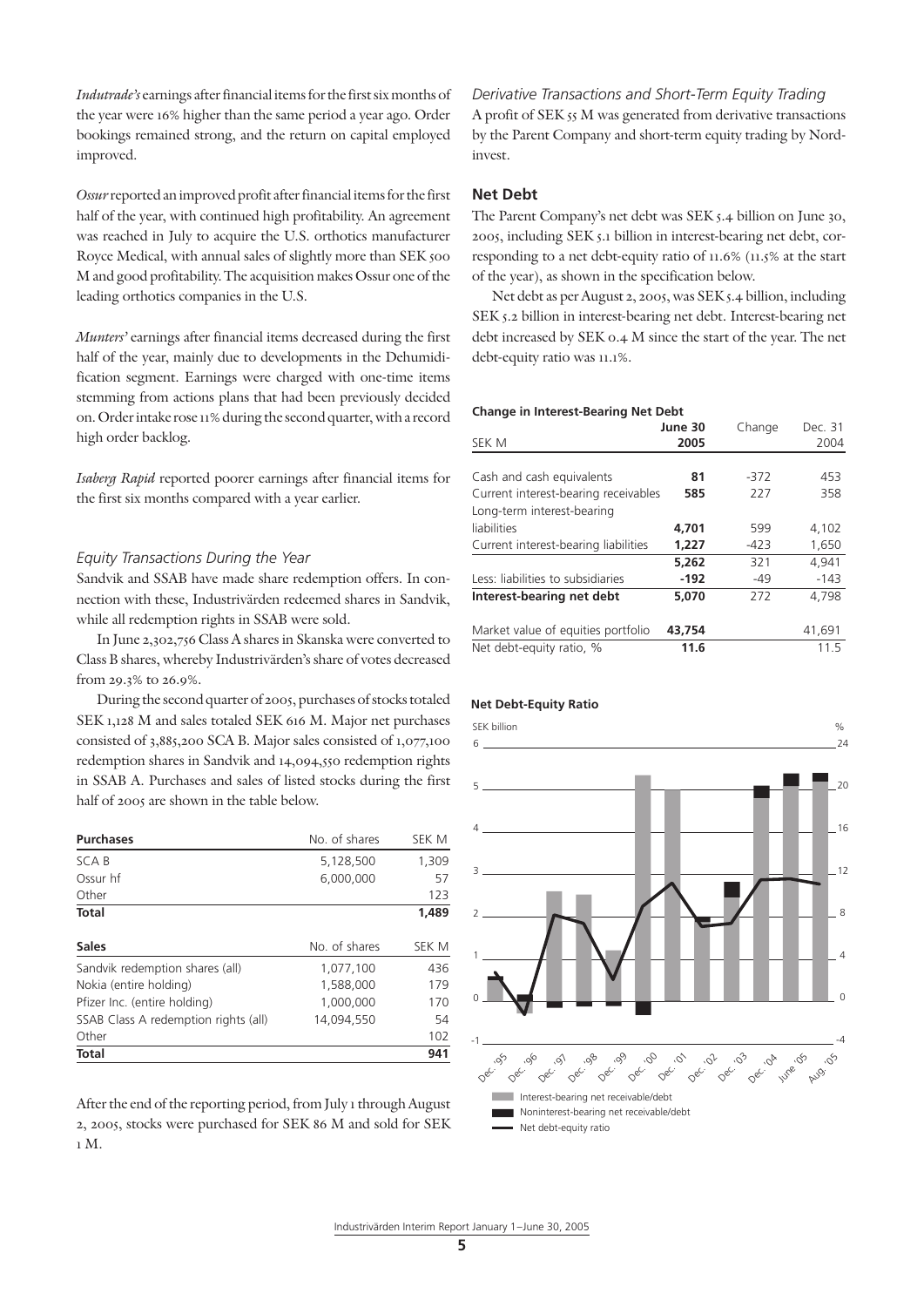# **EARNINGS**

# **Group**

Consolidated earnings from portfolio management amounted to SEK 2,888 M (5,383), including SEK 1,275 M (1,031) in dividend income, SEK 1,558 M (4,296) in change in value of stocks, SEK 55 M (62) from derivative transactions and short-term equity trading, and SEK 0 M (-6) in other income and expenses. Earnings from other operations totaled SEK 6 M (17). After SEK -39 M (-40) in management costs and SEK -104 M (-93) in net financial items, earnings were SEK 2,751 M (5,267). After tax of SEK 0 M (-10) and earnings after tax from operations being discontinued, totaling SEK 102 M (86) (pertaining to Indutrade), net earnings for the period were SEK 2,853 M  $(5,343)$ .

The Group's interest-bearing net debt amounted to SEK 6.0 billion as per June 30, 2005, an increase of SEK 0.6 billion compared with the start of the year.

## **Parent Company**

The Parent Company's earnings after financial items amounted to SEK 3,032 M (2,179), including SEK 1,275 M (1,031) in external dividend income, SEK 217 M (50) in internal dividend income, and SEK 1,669 M (1,228) in changes in value of stocks and derivative transactions. Earnings also include SEK -39 M (-40) in management costs and SEK -90 M (-90) in net financial items.

#### **OTHER INFORMATION Accounting Principles**

Starting on January 1, 2005, Industrivärden's consolidated financial statements are prepared in accordance with International Financial Reporting Standards (IFRS). The interim report for the first quarter of 2005 was thus the first report that the company presented in accordance with IAS 34. Industrivärden applied the recommendations and pronouncements issued by the Swedish Financial Accounting Standards Council through 2004. The transition to IFRS is reported in accordance with IFRS 1, which is why the transition date is January 1, 2004, since the comparison year, 2004, is also presented in accordance with IFRS. The interim report has also been prepared in conformity with Swedish Financial Accounting Standards Council recommendation RR 31 – Interim Reporting for Groups and, with respect to the Parent Company, RR 32 – Reporting for Legal Entities. RR 32 requires that the Parent Company apply the same accounting principles as the Group, i.e., IFRS, to the extent allowed by RR 32.

The accounting principles that have the greatest impact on Industrivärden's reporting are IAS 39 Financial Instruments: Recognition and Measurement, which concerns the measurement of financial instruments at fair value, and IAS 28 Investments in Associates, which covers the reporting of holdings in associated companies. The effect of the new accounting principles is shown in specifications to Industrivärden's consolidated income statement and balance sheet. In addition, Industrivärden has previously provided more detailed descriptions of the effects of the introduction of IFRS, in the 2004 year-end report and the 2004 annual report as well as the interim report for the first quarter of 2005. As a result of the planned initial public offering of Indutrade, the interim report for the second quarter has also been affected by IFRS 5 Non-Current Assets Held for Sale and Discontinued Operations.

Stockholm, August 4, 2005 anders nyrén *President and CEO*

## **Auditors' Examination Report**

We have conducted a general examination of the interim report for AB Industrivärden (publ.) for the period ended June 30, 2005, in accordance with the recommendation issued by FAR (the Swedish Institute of Authorized Public Accountants).

A general examination is limited to discussion with the Company's employees and to an analytical examination of financial information and thus provides a lesser degree of certainty than an audit. We have not performed an audit of this interim report and thus have not issued an audit opinion.

Nothing has come to our attention that indicates that the interim report does not fulfill the requirements for interim reports as prescribed in the Swedish Annual Accounts Act and IAS 34.

Stockholm, August 4, 2005 Öhrlings PricewaterhouseCoopers AB anders lundin *Authorized Public Accountant*

# **Further Information**

Anders Nyrén, President and CEO, tel. +46 8 666 64 00 Carl-Olof By, Executive Vice President and CFO, tel. +46 8 666 64 00 Sverker Sivall, IR, tel. +46 8 666 64 19 Industrivärden's complete contact information can be found on page 1.

# **Financial Calendar**

Interim report January–September 2005: October 31, 2005 2005 year-end report: February 16, 2006 The 2005 Annual Report will be published in mid-March 2006.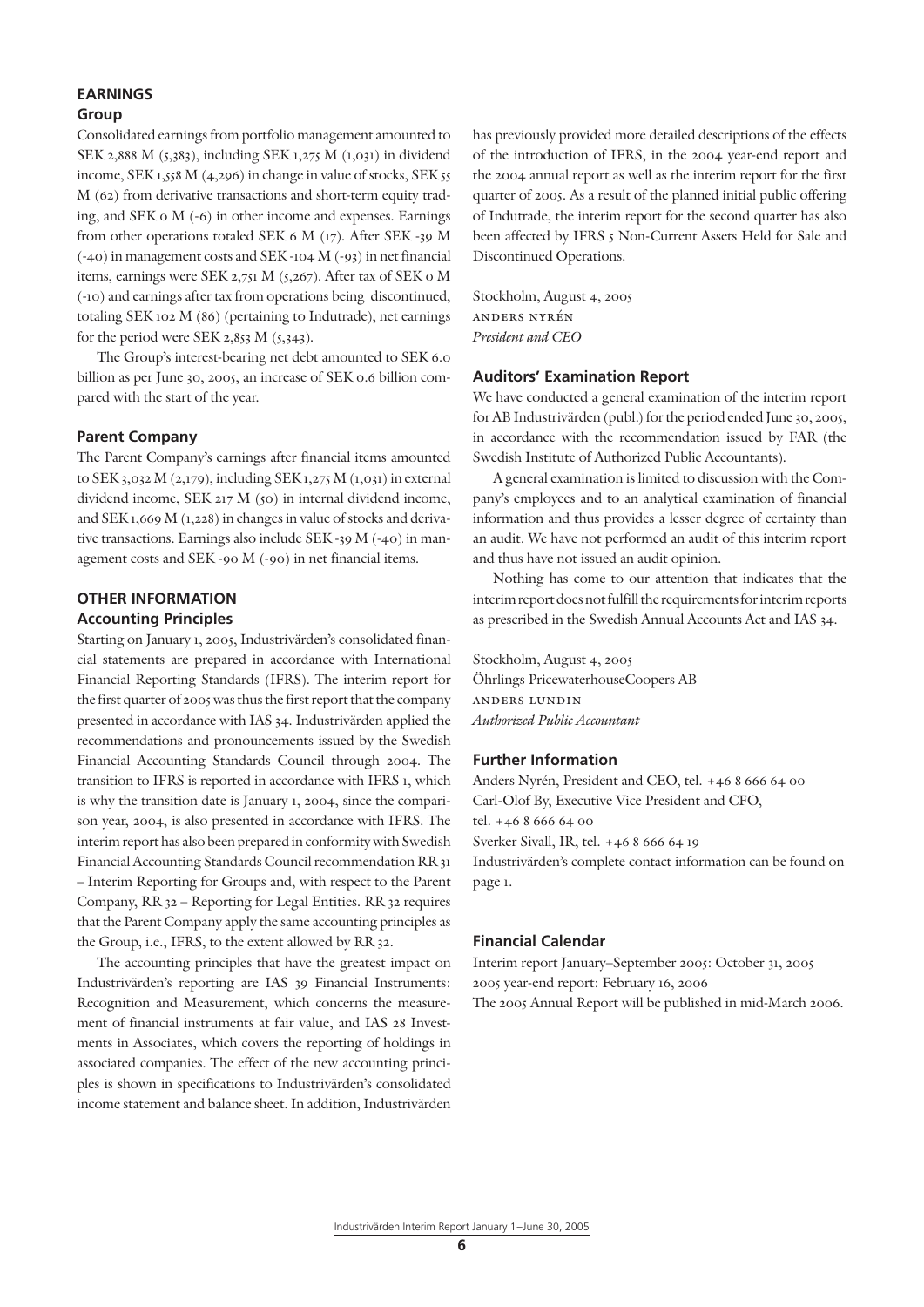# **Parent Company's Equities Portfolio**

|                            |                          |                 |                | Value breakdown |               |                                                      |                                          |       |
|----------------------------|--------------------------|-----------------|----------------|-----------------|---------------|------------------------------------------------------|------------------------------------------|-------|
| Holdings as per            |                          | Market value    |                | Cost            | Surplus value |                                                      | Share of Share of capital Share of votes |       |
| June 30, 2005              | No. of shares            | SEK M SEK/share |                | SEK M           |               | SEK M portfolio value, % in company, % in company, % |                                          |       |
| Handelsbanken A            | 66,464,100               | 10,601          | 55             | 4,421           | 6,180         | 24                                                   | 9.9                                      | 10.2  |
| Ericsson A                 | 372,000,000              | 9,412           | 49             | 3,125           | 6,287         | 22                                                   | 2.3                                      | 13.3  |
| Sandvik                    | 25,850,400               | 7,510           | 39             | 5,244           | 2,266         | 17                                                   | 10.9                                     | 10.9  |
| SCA A<br>SCA B             | 16,982,000<br>6,266,060  | 5,829           | 30             | 2,340           | 3,489         | 13                                                   | 10.0                                     | 29.5  |
| Skanska A<br>Skanska B     | 15,000,000<br>17,299,756 | 3,117           | 16             | 1,579           | 1,538         | 7                                                    | 7.7                                      | 26.9  |
| SSAB A                     | 14,158,515               | 2,549           | 13             | 894             | 1,655         | 6                                                    | 15.6                                     | 20.3  |
| Indutrade                  |                          | 2,022           | 10             | 615             | 1,407         | 5                                                    | 100.0                                    | 100.0 |
| Volvo A<br>Volvo B         | 1,821,700<br>539,520     | 733             | 4              | 537             | 196           | 2                                                    | 0.6                                      | 1.1   |
| Ossur hf                   | 71,118,000               | 675             | 4              | 421             | 254           | 2                                                    | 22.3                                     | 22.3  |
| <b>Munters</b>             | 3,269,000                | 564             | 3              | 590             | $-26$         |                                                      | 13.1                                     | 13.1  |
| Isaberg Rapid              |                          | 290             | $\overline{2}$ | 199             | 91            | $\Omega$                                             | 100.0                                    | 100.0 |
| Other                      |                          | 452             | 2              | 447             | 5             |                                                      |                                          |       |
| Total as per June 30, 2005 |                          | 43,754          | 227            | 20,412          | 23,342        | 100                                                  |                                          |       |

Share of capital and votes in Handelsbanken and Sandvik is calculated after cancellation of repurchased shares.

Share of capital and votes in Sandvik and SSAB is calculated after completion of redemption programs in spring 2005.

Share of capital and votes in SCA includes a net total of 300,000 issued OTC put options for the corresponding number of Class B shares.

The share of votes in Skanska has decreased through reclassification of 2,302,756 Class A shares to Class B shares.

Valuation of the wholly owned subsidiaries Indutrade and Isaberg Rapid is provided in a definition on page 11.

Total number of Industrivärden shares outstanding: 193,135,612.

|                                |                          |                 |     | Value breakdown |               |                    |                  |                             |
|--------------------------------|--------------------------|-----------------|-----|-----------------|---------------|--------------------|------------------|-----------------------------|
| Holdings as per                |                          | Market value    |     | Cost            | Surplus value | Share of           | Share of capital | Share of votes              |
| Dec. 31, 2004                  | No. of shares            | SEK M SEK/share |     | SEK M           | SEK M         | portfolio value, % |                  | in company, % in company, % |
| Handelsbanken A                | 66,364,100               | 11,481          | 59  | 4,405           | 7,076         | 28                 | 9.6              | 10.1                        |
| Ericsson A                     | 372,000,000              | 8,072           | 42  | 3,125           | 4,947         | 19                 | 2.3              | 13.3                        |
| Sandvik                        | 26,953,500               | 7,224           | 38  | 5,468           | 1,756         | 17                 | 10.2             | 10.2                        |
| SCA A<br>SCA B                 | 16,982,000<br>1,399,960  | 5,254           | 27  | 1,088           | 4,166         | 13                 | 7.8              | 28.5                        |
| Skanska A<br>Skanska B         | 17,302,756<br>15,000,000 | 2,576           | 13  | 1,580           | 996           | 6                  | 7.7              | 28.6                        |
| SSAB A                         | 14,113,750               | 2,258           | 12  | 885             | 1,373         | 5                  | 14.0             | 18.3                        |
| Indutrade                      |                          | 2,022           | 10  | 693             | 1,329         | 5                  | 100.0            | 100.0                       |
| <b>Munters</b>                 | 3,219,350                | 644             | 3   | 581             | 63            | 2                  | 12.9             | 12.9                        |
| Volvo A<br>Volvo B             | 1,821,700<br>444,120     | 579             | 3   | 506             | 73            | $\overline{2}$     | 0.5              | 1.1                         |
| Ossur hf                       | 65,118,000               | 537             | 3   | 363             | 174           |                    | 20.4             | 20.4                        |
| Isaberg Rapid                  |                          | 290             | 2   | 193             | 97            |                    | 100.0            | 100.0                       |
| Pfizer Inc.                    | 1,000,000                | 178             |     | 300             | $-122$        | 0                  | 0.0              | 0.0                         |
| Other                          |                          | 576             | 3   | 844             | $-268$        |                    |                  |                             |
| Total as per December 31, 2004 |                          | 41,691          | 216 | 20,031          | 21,660        | 100                |                  |                             |

| Market value as per June 30, 2005 | 43.754 |
|-----------------------------------|--------|
| Change in value                   | 1.515  |
| Sales                             | $-941$ |
| Purchases                         | 1.489  |
| January 1-June 30, 2005:          |        |
| Development from                  |        |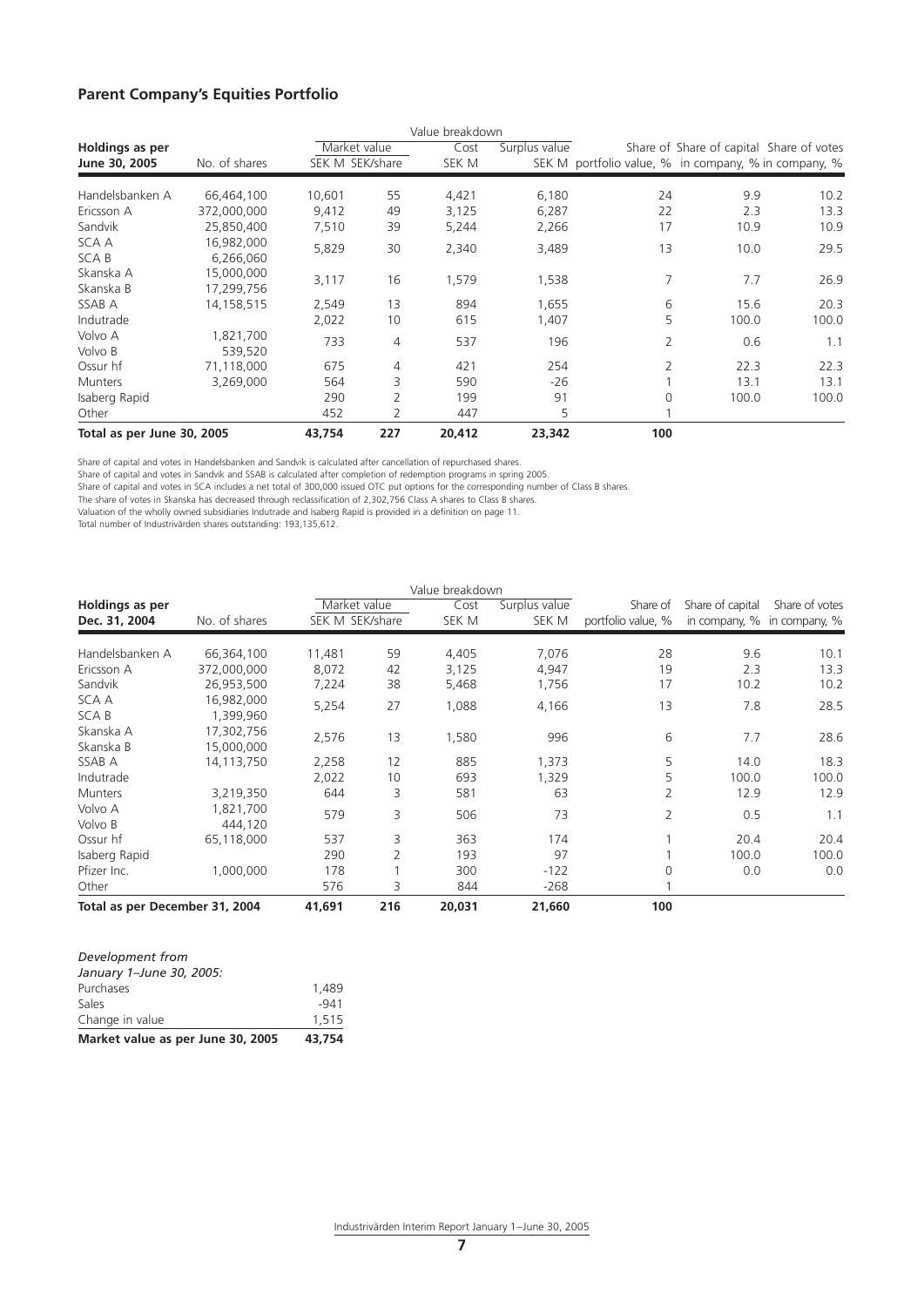# **Industrivärden Consolidated Income Statement**

| SEK M                                                                                            | 2005           | 2004<br>April-June | 2005        | 2004<br>Jan.-June | 2004<br>Jan.-Dec. |
|--------------------------------------------------------------------------------------------------|----------------|--------------------|-------------|-------------------|-------------------|
|                                                                                                  | April-June     |                    | Jan.-June   |                   |                   |
| Portfolio management                                                                             |                |                    |             |                   |                   |
| Dividend income from stocks                                                                      | 1,275          | 1,028              | 1,275       | 1,031             | 1,032             |
| Change in value of equities                                                                      | 1,555          | 1,302              | 1,558       | 4,296             | 6,427             |
| Derivative transactions and short-term                                                           |                |                    |             |                   |                   |
| equity trading                                                                                   | 18             | 33                 | 55          | 62                | 106               |
| Other income and expenses                                                                        | 0              | -5                 | 0           | -6                | -8                |
| Earnings from portfolio management                                                               | 2,848          | 2,358              | 2,888       | 5,383             | 7,557             |
| <b>Other operations</b>                                                                          |                |                    |             |                   |                   |
| Net sales                                                                                        | 219            | 219                | 437         | 444               | 862               |
| Cost of goods sold                                                                               | $-136$         | $-134$             | $-281$      | $-276$            | -566              |
| Development costs                                                                                | -8             | -7                 | -15         | $-12$             | $-31$             |
| Selling costs                                                                                    | -45            | -43                | -91         | $-96$             | $-164$            |
| Administrative costs                                                                             | $-25$          | $-26$              | -43         | $-44$             | $-94$             |
| Other operating income and expenses                                                              | -3             | $-1$               | $-1$        | 1                 | 3                 |
| Earnings from other operations                                                                   | $\overline{2}$ | 8                  | 6           | 17                | 10                |
| <b>Management costs</b>                                                                          | -19            | -19                | -39         | -40               | -80               |
| <b>Operating earnings</b>                                                                        | 2,831          | 2,347              | 2,855       | 5,360             | 7,487             |
| Interest income                                                                                  | $\overline{2}$ | $\mathbf{1}$       | 6           | 3                 | 7                 |
| Interest expenses                                                                                | $-51$          | $-46$              | $-110$      | $-87$             | $-195$            |
| Other financial items                                                                            | $-9$           | -3                 | 0           | -9                | 28                |
| <b>Earnings after financial items</b>                                                            | 2,773          | 2,299              | 2,751       | 5,267             | 7,327             |
| Tax                                                                                              | 2              | $-11$              | 0           | $-10$             | -9                |
| Earnings for the period for                                                                      |                |                    |             |                   |                   |
| remaining operations                                                                             | 2,775          | 2,288              | 2,751       | 5,257             | 7,318             |
| Earnings for the period for operations                                                           |                |                    |             |                   |                   |
| being discontinued <sup>3</sup>                                                                  | 67             | 54                 | 102         | 86                | 168               |
| Net earnings for the period*                                                                     | 2,842          | 2,342              | 2,853       | 5,343             | 7,486             |
| Depreciation                                                                                     | 26             | 24                 | 48          | 48                | 95                |
| Earnings per share, SEK <sup>4</sup>                                                             | 14.71          | 12.12              | 14.77       | 27.66             | 38.76             |
|                                                                                                  |                |                    |             |                   |                   |
| Breakdown by business unit                                                                       |                |                    |             |                   |                   |
| <b>Earnings after financial items</b>                                                            |                |                    |             |                   |                   |
|                                                                                                  |                |                    |             |                   |                   |
| Portfolio management                                                                             | 2,782          | 2,292              | 2,759       | 5,254             | 7,326             |
| <b>Other operations</b>                                                                          | -9<br>2,773    | 7<br>2,299         | -8<br>2,751 | 13<br>5,267       | 1<br>7,327        |
| <b>Operations being discontinued</b>                                                             | 91             | 72                 | 141         | 122               | 243               |
| Group                                                                                            | 2,864          | 2,371              | 2,892       | 5,389             | 7,570             |
|                                                                                                  |                |                    |             |                   |                   |
| *Effect of introduction of IFRS on reported earnings                                             |                |                    |             |                   |                   |
| Rep. net earnings according to previous accounting principles<br>Effect of introduction of IFRS: |                | 957                |             | 1,247             | 1,557             |
| Change in value of equities (IAS 39)                                                             |                | 1,213              |             | 4,076             | 6,066             |
| Fair valuation of equity derivatives (IAS 39)                                                    |                | -9                 |             | 2                 | 3                 |
| Reversal of goodwill amortization (IFRS 3)                                                       |                | 10                 |             | 20                | 37                |
| Impairment of goodwill (IAS 36)                                                                  |                |                    |             |                   | $-2$              |
| Fair valuation of other financial instruments (IAS 39)                                           |                | $-2$               |             | -11               | 28                |
| Discontinuation of associate accounting (IAS 28)                                                 |                | 173                |             | 9                 | $-203$            |
| Total IFRS effects                                                                               |                | 1,385              |             | 4,096             | 5,929             |

Net earnings for the period according to IFRS 2,342 5,343 7,486

Industrivärden Interim Report January 1-June 30, 2005

with an IPO of Indutrade, which is included in the item "Earnings for operations being discontinued." 1H:2005 1H:2004 2004

<sup>3</sup> The decision has been made to proceed

| Net sales             | 1.823    | 1.744 | 3.486           |
|-----------------------|----------|-------|-----------------|
| Expenses              | $-1.682$ |       | $-1,622 -3,243$ |
| Earnings after        |          |       |                 |
| financial items       | 141      | 122   | 243             |
| Tax                   | -39      | -36   | $-75$           |
| Earnings for the per. | 102      | 86    | 168             |
|                       |          |       |                 |

4 Net earnings for the period divided by 193,135,612 shares.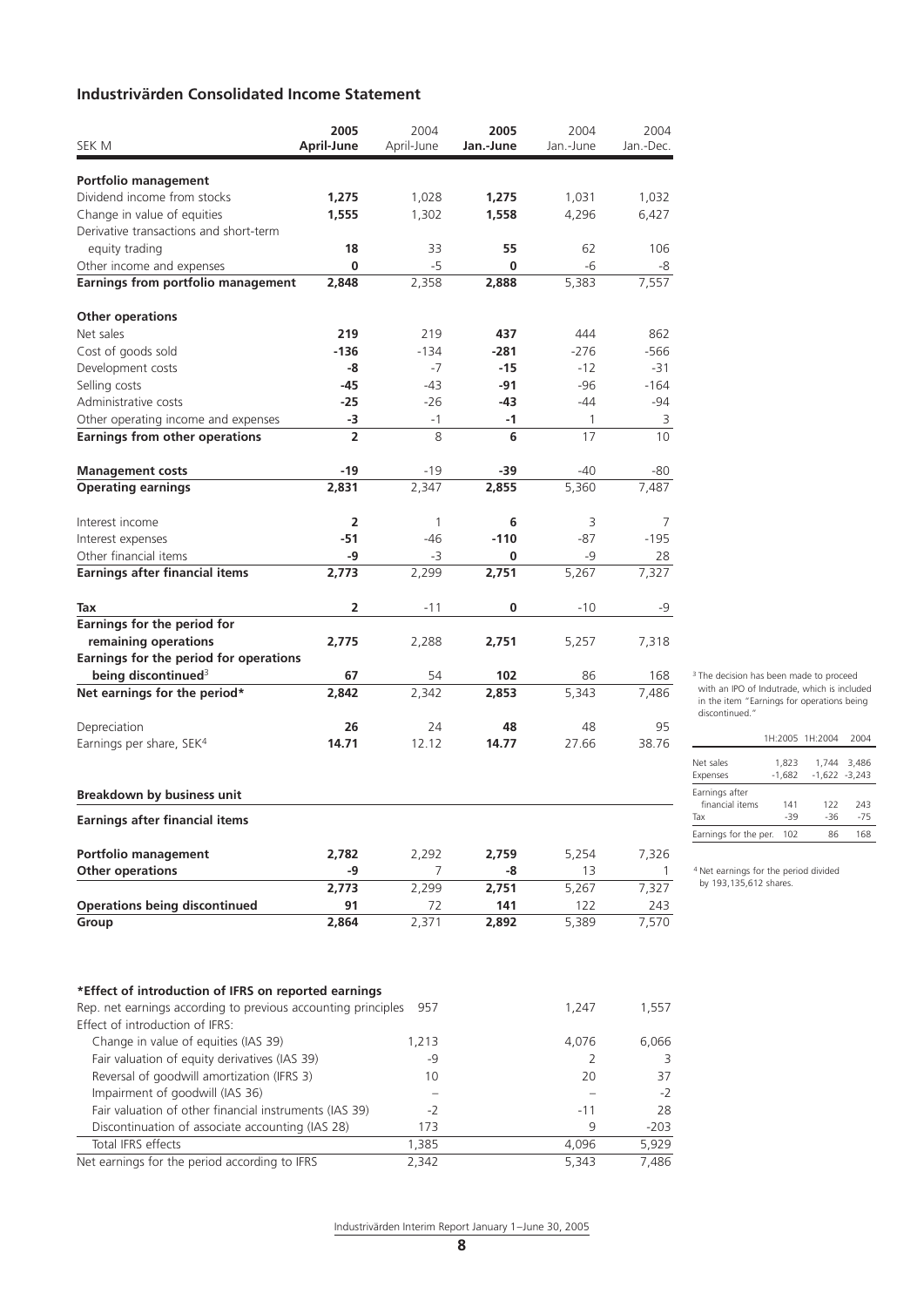# **Industrivärden Consolidated Balance Sheet**

| SEK M                                                     | June 30<br>2005 | June 30<br>2004 | Dec. 31<br>2004   |                                     |
|-----------------------------------------------------------|-----------------|-----------------|-------------------|-------------------------------------|
| Intangible fixed assets                                   | 89              | 263             | 256               |                                     |
| Tangible fixed assets                                     | 246             | 542             | 521               |                                     |
| Equities                                                  | 41,302          | 35,900          | 39,190            |                                     |
| Other financial fixed assets                              | 9               | 23              | 24                |                                     |
| Assets in operations being discontinued <sup>5</sup>      | 1,862           | $\qquad \qquad$ | $\qquad \qquad -$ | <sup>5</sup> Pertains to Indutrade. |
| Inventories                                               | 218             | 746             | 747               |                                     |
| Accounts receivable, trade                                | 213             | 707             | 667               |                                     |
| Other current assets                                      | 724             | 595             | 532               |                                     |
| Cash and cash equivalents                                 | 138             | 250             | 625               |                                     |
| <b>Total assets</b>                                       | 44,801          | 39,026          | 42,562            |                                     |
| Shareholders' equity                                      | 36,905          | 33,057          | 35,181            |                                     |
| Long-term noninterest-bearing liabilities                 | 35              | 59              | 53                |                                     |
| Long-term interest-bearing liabilities                    | 4,944           | 2,803           | 4,513             |                                     |
| Current noninterest-bearing liabilities                   | 560             | 1,094           | 1,115             |                                     |
| Current interest-bearing liabilities                      | 1,109           | 2,013           | 1,700             |                                     |
| Liabilities in operations being discontinued <sup>5</sup> | 1,248           |                 |                   |                                     |
| Total shareholders' equity and liabilities                | 44,801          | 39,026          | 42,562            |                                     |

# **Change in Consolidated Shareholders' Equity**

|                                                            | 2005      | 2004      | 2004      |
|------------------------------------------------------------|-----------|-----------|-----------|
| SEK M                                                      | Jan.-June | Jan.-June | Jan.-Dec. |
| Opening shareholders' equity according to                  |           |           |           |
| previous accounting principles                             | 35,181    | 16,413    | 16,413    |
| Effect of new accounting principles*                       |           | 12,366    | 12,366    |
| Opening shareholders' equity                               | 35,181    | 28,779    | 28,779    |
| Dividend to shareholders                                   | $-1,159$  | $-1,062$  | $-1,062$  |
| Actuarial pension effects                                  |           |           | $-14$     |
| Translation differences                                    | 30        | -3        | -8        |
| Net earnings for the period                                | 2,853     | 5,343     | 7,486     |
| Closing shareholders' equity                               | 36,905    | 33,057    | 35,181    |
| Shareholders' equity per share, SEK                        | 191       | 171       | 182       |
| *Effect of new accounting principles                       |           |           |           |
| Fair valuation of equities (IAS 39)                        |           | 14,165    | 14,165    |
| Fair valuation of other financial instruments (IAS 39)     |           | -5        | -5        |
| Effect of discontinuation of associate accounting (IAS 28) |           | $-1,777$  | $-1,777$  |
| Effect of introduction of pension reporting (IAS 19)       |           | $-17$     | $-17$     |
|                                                            |           | 12,366    | 12,366    |

Industrivärden Interim Report January 1-June 30, 2005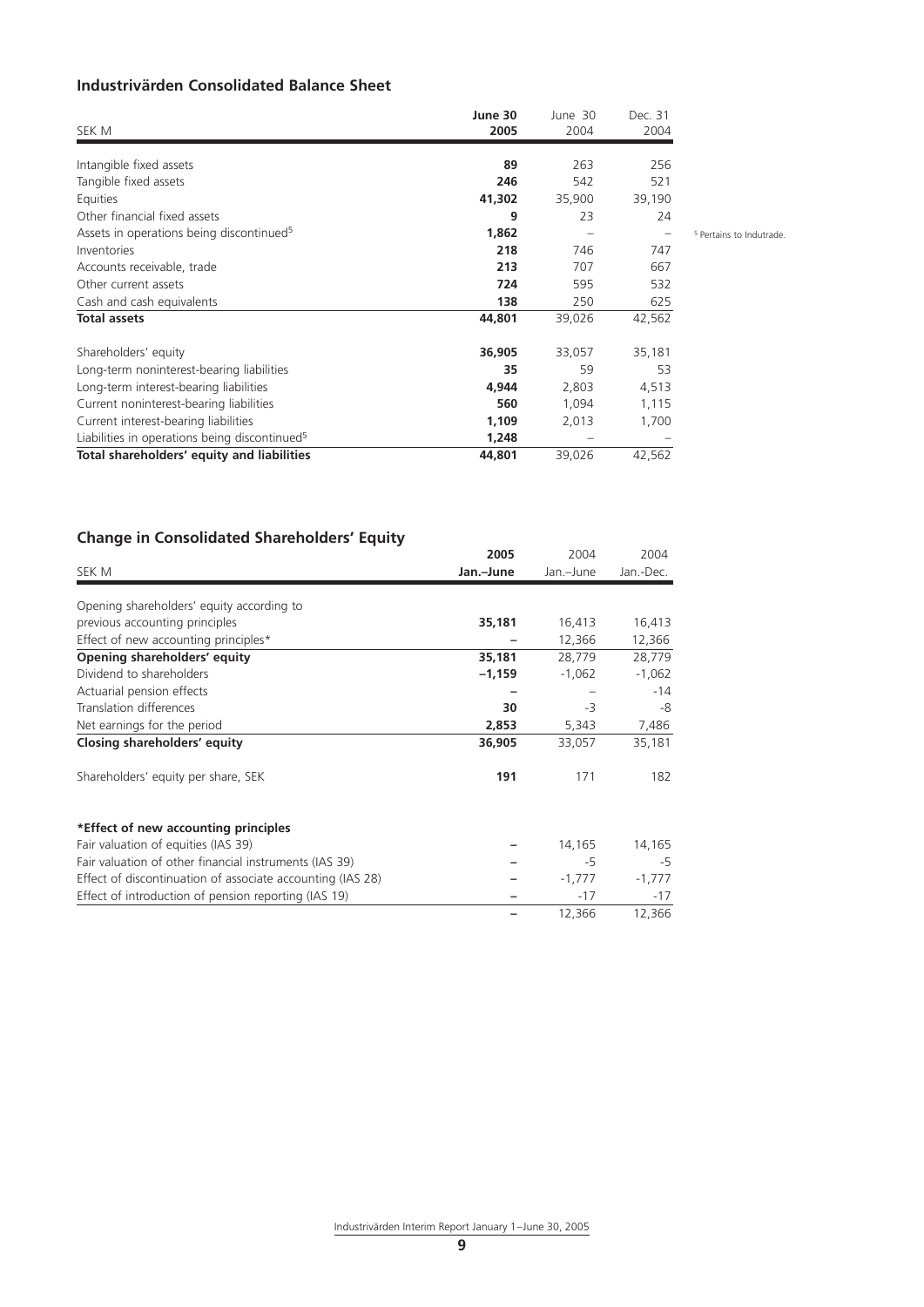# **Industrivärden Consolidated Statement of Cash Flows**

|                                                                         | 2005      | 2004      | 2004      |               |
|-------------------------------------------------------------------------|-----------|-----------|-----------|---------------|
| SEK M                                                                   | Jan.-June | Jan.-June | Jan.-Dec. |               |
| <b>OPERATING ACTIVITIES</b>                                             |           |           |           |               |
| Operating cash flow from portfolio management                           | 1.376     | 898       | 840       |               |
| Operating cash flow from operating companies                            | 72        | 57        | 295       |               |
| Management costs paid                                                   | $-38$     | $-42$     | $-76$     |               |
| Financial items, net                                                    | $-125$    | $-105$    | $-179$    |               |
| <b>CASH FLOW FROM OPERATING ACTIVITIES</b>                              | 1,285     | 808       | 880       |               |
| <b>INVESTING ACTIVITIES</b>                                             |           |           |           |               |
| Cash flow from investments in portfolio management <sup>6</sup>         | $-548$    | $-1,098$  | $-2,247$  | $6$ Per       |
| Cash flow from investments in operating companies                       | $-179$    | $-38$     | $-75$     | Co            |
| <b>CASH FLOW FROM INVESTING ACTIVITIES</b>                              | $-727$    | $-1.136$  | $-2,322$  |               |
| <b>FINANCING ACTIVITIES</b>                                             |           |           |           |               |
| Loans raised and amortization of debt                                   | 171       | 956       | 2,447     |               |
| Dividend paid out                                                       | $-1,159$  | $-1,062$  | $-1,062$  |               |
| <b>CASH FLOW FROM FINANCING ACTIVITIES</b>                              | -988      | $-106$    | 1,385     |               |
| NET CASH FLOW FOR THE PERIOD <sup>7</sup>                               | $-430$    | $-434$    | $-57$     | 7 Cas<br>disc |
| Cash and cash equivalents at start of year                              | 625       | 683       | 683       |               |
| Exchange rate difference in cash and cash equivalents                   | 6         | 1         | $-1$      | Ind           |
| CASH AND CASH EQUIVALENTS AT END OF PERIOD                              | 201       | 250       | 625       |               |
| Of which, cash and cash equivalents in operations being discontinued 63 |           |           |           |               |
| Of which, cash and cash equivalents in remaining operations             | 138       |           |           |               |

6 Pertains to changes in the Parent Company's equities portfolio.

| <sup>7</sup> Cash flow pertaining to operations being<br>discontinued |     |                      |     |
|-----------------------------------------------------------------------|-----|----------------------|-----|
|                                                                       |     | 1H:2005 1H:2004 2004 |     |
| Indutrade                                                             | -37 | -82                  | -70 |

## **Change in Interest-Bearing Net Debt**

| SEK M                                      | 2005<br>Jan.-June | 2004<br>Jan.-June | 2004<br>Jan.-Dec. |
|--------------------------------------------|-------------------|-------------------|-------------------|
| Interest-bearing net debt at start of year | 5,412             | 2,872             | 2,872             |
| Net cash flow for the period               | 430               | 434               | 57                |
| Change in borrowings                       | 171               | 956               | 2.447             |
| Other changes                              | -5                | 20                | 36                |
| Interest-bearing net debt at end of period | 6,008             | 4.282             | 5.412             |

Industrivärden Interim Report January 1-June 30, 2005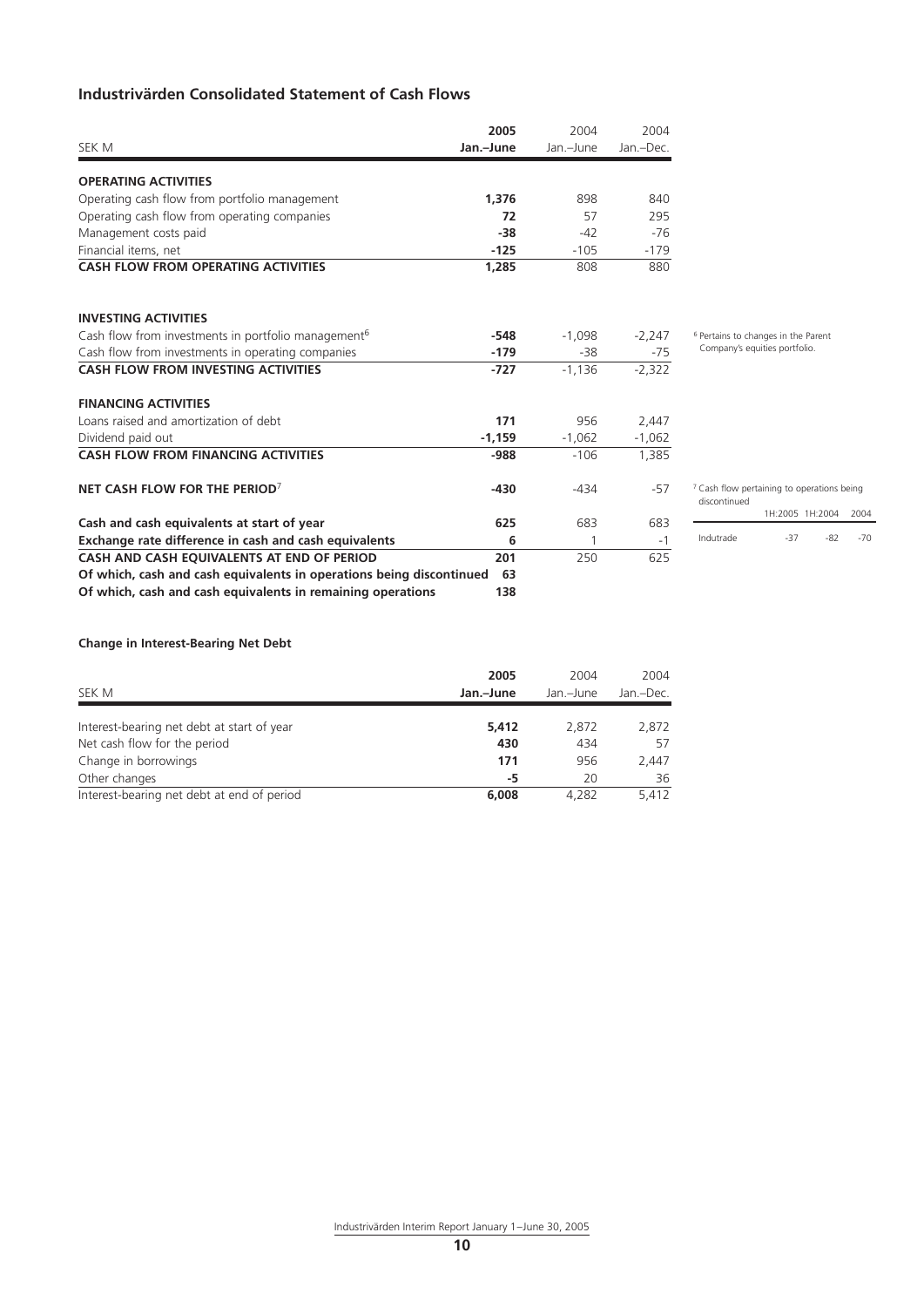#### **Definitions**

#### *Change in value of equities*

For equities held at both the start and end of the period, the change in market value consists of the difference in value between these two occasions. For equities sold during the period, the change in market value consists of the difference between the value at the start of the period and the payment received. For equities acquired during the period, the change in market value consists of the difference between the cost of the equities and their value at the end of the period.

#### *Interest-bearing net debt*

Interest-bearing liabilities and pensions less cash and cash equivalents and interest-bearing receivables, and for the Parent Company, also adjusted for liabilities to subsidiaries.

#### *Market value of equities portfolio*

The market value of the equities portfolio is defined as the market value of the listed portfolio (based on the market price on the balance sheet date) and the estimated fair value of the operating subsidiaries Indutrade and Isaberg Rapid (using a P/E multiple of 13 based on earnings for 2004), and shareholders' equity for other shareholdings.

### *Net asset value*

The market value of the Parent Company's equities portfolio less net debt.

#### *Net asset value including reinvested dividends*

The development of net asset value including reinvested dividends after tax, recalculated taking into account the development of the listed portfolio. This gives a measure of how net asset value would have developed if Industrivärden had not paid any dividends and thereby had taxable earnings, since dividends rendered are tax-deductible.

#### *Net debt*

Net debt is defined as the Parent Company's interest-bearing and noninterest-bearing net debt.

#### *Net debt-equity ratio*

The Parent Company's interest-bearing net debt in relation to the market value of the Parent Company's equities portfolio.

#### *Total return*

Price trend plus reinvested dividends.